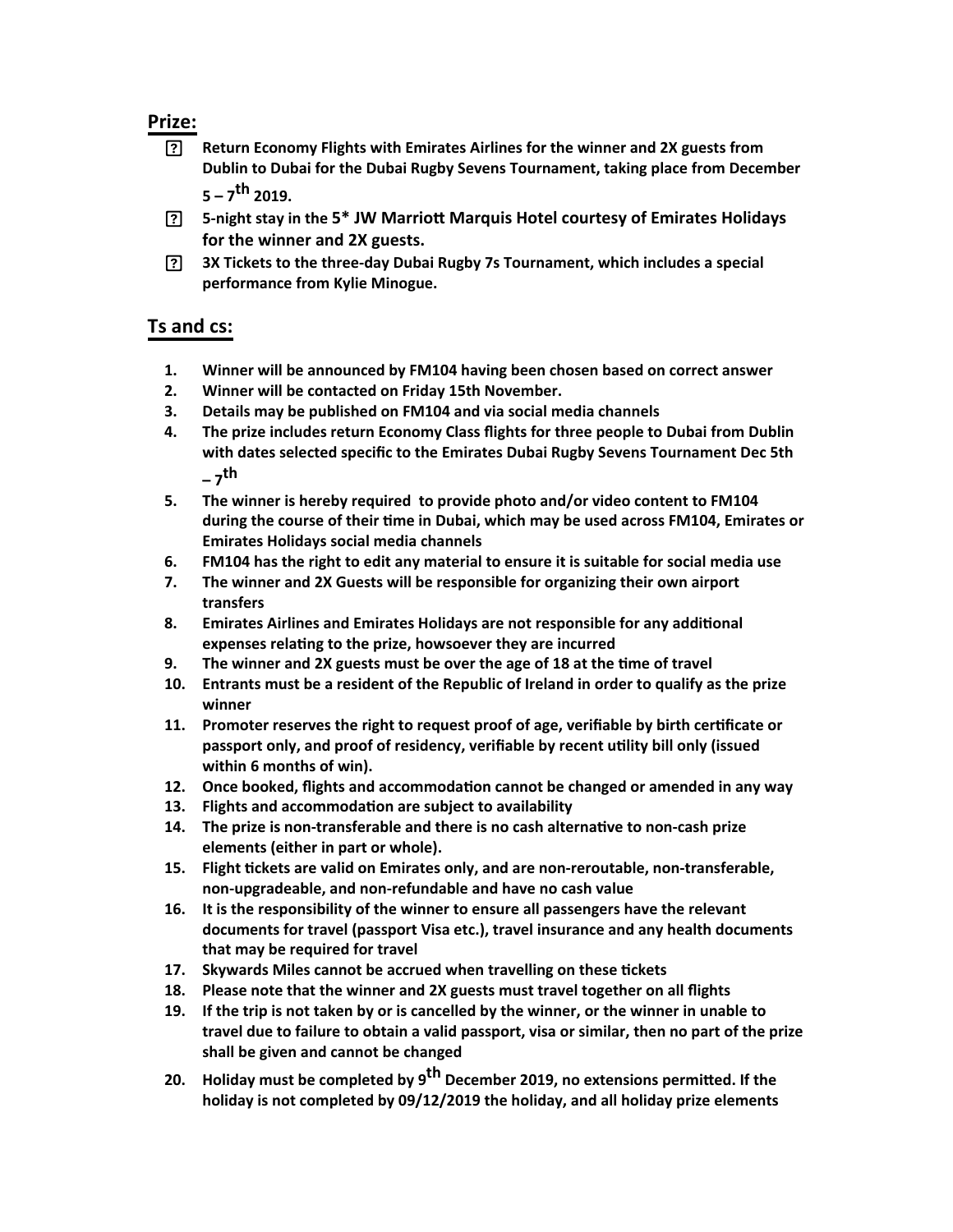will be deemed to have been forfeited. No changes will be permitted once tickets are **booked and issued.**

- **21. Emirates flight \ckets ("Flight Tickets") are valid on Emirates only and are nonextendable, non-transferable, non-re-routable, non-endorsable and non en-cashable. Flight Tickets shall at all \mes be subject to availability, capacity controls and Emirates Conditions of Carriage and applicable ticket conditions as set out on the Emirates website and seats may not be available on all flights. Flight Tickets are not valid for bookings on partner airlines or code share or interline flights or for use in connection any other products or services.**
- **22. Flight Tickets do not include access to the Emirates Lounges. Skywards miles are not accruable on the flights.**
- **23.** Nothing in these Official Rules requires Emirates to provide transportation to any **person except in accordance with: Emirates General Conditions of Carriage for Passengers and Baggage and travel documents, including airline \ckets and airway bills, issued by Emirates;** Emirates Schedule of Operations in place from time to time; and the relevant immigration rules applicable to any ticket holder. **Except in accordance with and subject to the limitations set out in the Warsaw** Convention 1929 (as amended by the Hague Protocol 1955), the Montreal Convention **1999, and its travel documents (including but not limited to airline \ckets and airway**  bills), Emirates accepts no liability to any person for any liabilities, losses, claims, demands, costs or expenses arising directly or indirectly from the utilisation of Flight **Tickets provided pursuant to the Promotion.**
- **1. Government taxes and fees which apply to travel booked on an Emirates Flight Ticket, are the responsibility of the passenger, and will vary based on route. Government taxes/fees are subject to change as required by law. Passenger is solely responsible for fees for oversized, overweight or extra baggage and fees for products/services sold**  separately. Passenger must pay all applicable taxes and fees at the time of booking.
- **2. Travel insurance and airport transfers to/from Dublin Airport and abroad are not included.**
- **3. Holiday prize cannot be split, is valid for one travel period only, any prize elements not availed of within the agreed travel dates will be deemed to have been forfeited.**
- **4. Winner and guest(s) must hold valid appropriate travel insurance (as determined by**  the Promoter) for the holiday duration and the Promoter may require the winner, and **their guest(s) to show evidence of valid appropriate travel insurance prior to travel.**
- **5. Winner and guest(s) must hold valid passports and are solely responsible for any**  special visa requirements and medical vaccinations/other recommended medical **requirements.**
- **6.** Winner and guest(s) are solely responsible for completing all documentation **(electronic or other) required in advance of travel/entry and are solely responsible for paying any associated fees.**
- **7. Winner and guest(s) are solely responsible for any duty which must be paid on goods purchased abroad upon their return to Ireland.**
- **8.** Any costs incurred additional to the prize elements listed (e.g telephone charges, **meals, car hire, room service, excursions, transfers etc.) will be at the winner and guests' own expense.**
- **9.** Any requested and permitted upgrades or changes to the stated prize will be at the **winner's own expense.**
- 10. Failure to attend for any reason whatsoever on the travel dates agreed and booked